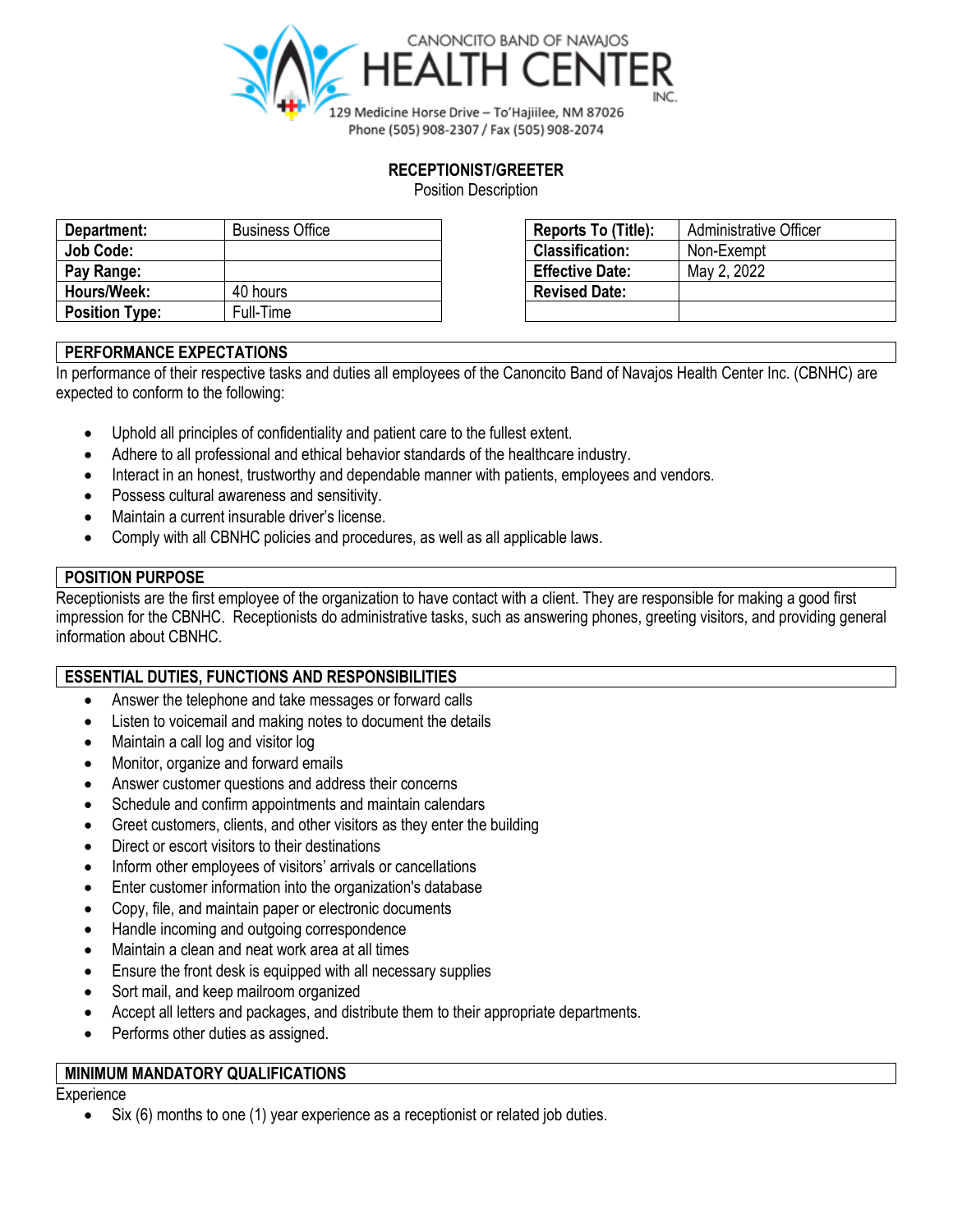

## **RECEPTIONIST/GREETER**

Position Description

Education

• High School Diploma

Mandatory Knowledge, Skills, Abilities and Other Qualifications

- Must be able to carry out the essential duties, functions and responsibilities.
- Must present a positive appearance, maintain a professional demeanor and provide exceptional customer service.
- Strong working knowledge of computers and software applications.
- A team player with excellent communication and interpersonal skills.
- Ability to communicate clearly and effectively with patients and other external parties in a courteous and friendly manner at all times.
- Must be comfortable interacting with people in different types of situations.
- Must be trustworthy and protect clients' privacy.
- Must have good organizational skills to manage diverse responsibilities.
- Must be able to maintain confidentiality at all times.
- Ability to perform other duties as assigned.

## **PREFERRED QUALIFICATIONS**

- Bilingual skills in English and the Navajo language.
- Associate's degree in Business Administration.
- One (1) or more years of experience in a healthcare setting.

## **WORK ENVIRONMENT**

The work environment characteristics described here are representative of those an employee encounters while performing the primary functions of this job. Normal office conditions exist, and the noise level in the work environment can vary from low to moderate. Limited overnight travel may be required from time to time. This position may be exposed to certain health risks that are inherent when working within a health center facility.

## Physical Demands

The physical demands described here are representative of those that must be met by an employee to successfully perform the primary functions of this job. While performing the duties of this job, the employee may be required to frequently stand, walk, sit, bend, twist, talk and hear. There may be prolonged periods of sitting, keyboarding, reading, as well as driving or riding in transport vehicles. The employee must occasionally lift and/or move up to 50 pounds. Specific vision abilities required by this job include reading, distance, computer, and color vision. Taking and hearing are essential to communicate with patients, vendors and staff.

## Mental Demands

There are a number of deadlines associated with this position. The employee must also multi-task and interact with a wider variety of people on various and, at times, complicated issues.

#### **OTHER**

- All employees must uphold all principles of confidentiality, HIPAA and patients care to the fullest extent. This position has access to sensitive information and a breach of these principles will be grounds for immediate termination.
- Disclaimer: The information on this position description has been designed to indicate the general nature and level of work performance by employees in this position. It is not designed to contain, or be interpreted as, a comprehensive inventory of all duties, responsibilities and qualification required of employees assigned to this position. Employees will be asked to perform other duties as needed.